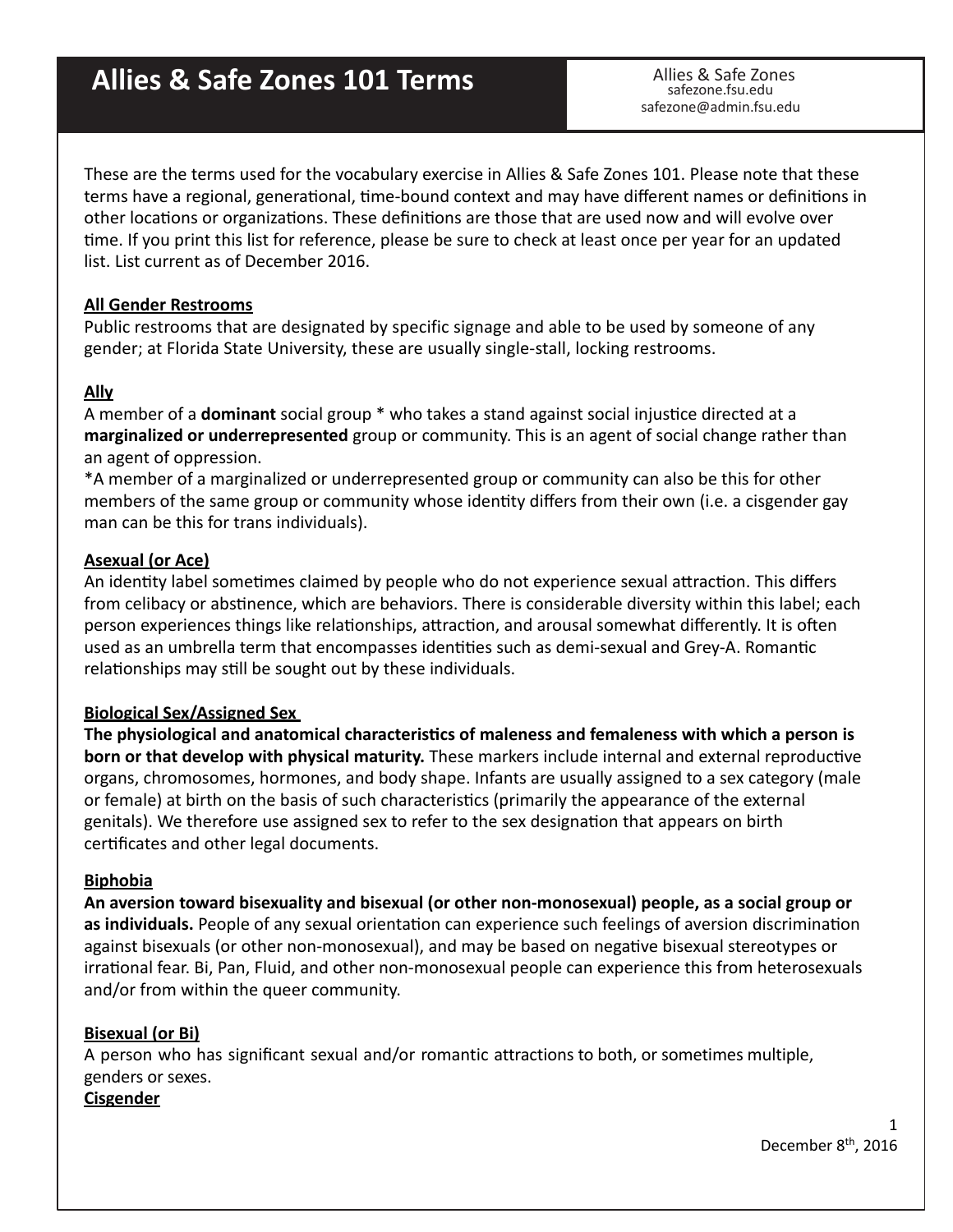Non-trans. From a Latin-derived prefix meaning "on the same side," as opposed to trans- which means "across" or "on the opposite side of." This can be used in place of "non-trans people" or "gendernormative people."

## **Cissexism**

The cultural, institutional, and individual beliefs and practices assuming that cisgender identities are the only natural, normal, or acceptable gender identities. The belief that the gender of transgender identifying individuals is inferior to, or less authentic than, that of cisgender individuals.

#### **Cross Dresser**

While anyone may wear clothes associated with a different sex, this term is typically used to refer to heterosexual men who occasionally wear clothes, makeup, and accessories culturally associated with women. This activity is a form of gender expression, and not done for entertainment purposes. These individuals do not wish to permanently change their sex or live full-time as women.

## **Deadnaming**

Using a person's name incorrectly, typically using the name assigned to a person at birth, rather than the name that a person has chosen for themselves. This is a form of discrimination, when done consciously. 

## **Discrimination**

When prejudiced feelings or beliefs move into the realm of behavior and people are denied equality of treatment. Can be conscious and deliberate or it can be unconscious and unintentional.

## **Drag**

Originally used in Shakespeare's Globe Theater to mean "dressed as a girl," referring to male actors playing female roles. In a historical U.S. context, this culture has been connected to communities of color, particularly ball culture in NYC. Additionally, this activity has provided an opportunity for many trans people of color to earn revenue, due to widespread employment discrimination. People who are cisgender also take part in this culture, though this can be problematic and sometimes transphobic, due to the humor used by these individuals. Simplistically, this term can be used to describe the performance of gender, often exaggerated for the purpose of entertainment during a stage show. This can be a gender other than one's own (for cisgender individuals) or an exploration/confirmation of gender (for trans and gender non-conforming individuals).

#### **Gay**

Usually this is a man who self-identifies as having significant sexual and/or romantic attractions to some other men, or who identifies as a member of this community. At times, this term is used to refer to all people, regardless of biological sex or gender identity, who have their primary sexual and/or romantic attractions to people of the same sex. Lesbians, bisexual people, and other identities may feel excluded by this word.

#### **Gender**

A social identity usually conflated with biological sex in a binary system that presumes one has either male and masculine characteristics and behavior, or female and feminine characteristics and behavior. In addition to being a major social status experienced by individuals, this is also "a social institution" that helps humans organize their lives.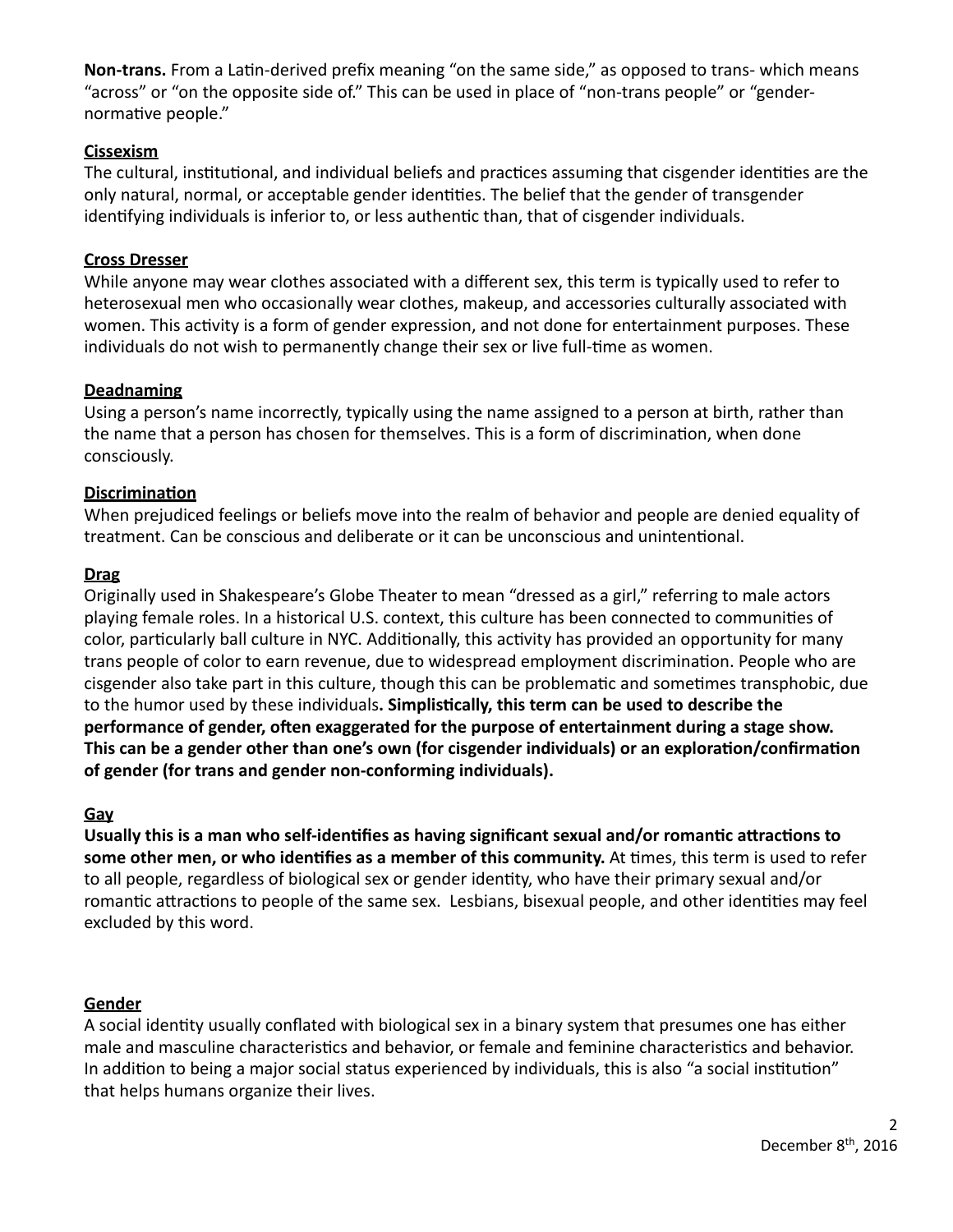#### **Gender Expression**

People's behaviors that convey something about their gender identity, or that others interpret as meaning something about their gender identity, including clothing, hairstyle, mannerisms, communication patterns, social roles, etc.

## **Gender Identity**

A person's own understanding of themselves in terms of gendered categories like man and woman, boy and girl, transgender, genderqueer, and many others. **How they feel inside or how they describe** themselves, in terms of gender.

## **Genderqueer**

An identity label sometimes claimed by people whose gender identity does not fit into either of the two culturally accepted gender categories. May be characterized by the desire to challenge norms of gender role/presentation, to explore gender, and/or to express a fluid gender identity.

## **Heterosexism**

The cultural, institutional, and individual beliefs and practices that assume that heterosexuality is the only natural, normal, acceptable sexual orientation.

## **Heterosexual**

This term describes those whose primary sexual and/or romantic attraction is to people of the "opposite" sex or gender, in the gender binary. The term was first used in medical texts of the 1890's, defined as an identity based on sexual attraction to the "opposite" sex. The term only came into existence in opposition to the term homosexual, which was a newly defined sexual disorder. This term is still used; however, homosexual is now broadly considered to be a slur due to its medicalized usage.

#### **Homophobia**

A range of negative attitudes and feelings toward people who are identified or perceived as being gay (or any part of the LGBTQ+ community). Definitions refer variably to antipathy, contempt, prejudice, aversion, irrational fear, and hatred. This is present at several levels of society, both institutionalized, through religion and the state, and internalized, even experienced by people who have opposite-sex attractions, regardless of how they identify.

## **Intersex or DSD (Disorders of Sexual Development)**

A group of medical diagnoses describing a person whose anatomy or physiology differs from cultural ideals of male and female in terms of external genitalia, internal genitalia, chromosomes and/or **hormone production levels.** These individuals are typically assigned as "male" or "female" at birth. Sometimes medical providers and family members decide for newborns to undergo surgery on their genitals to force a more culturally acceptable gendered appearance. This community has challenged the ethics of infant genital surgeries that are not medically necessary, pointing out that many of these individuals who undergo such surgery in infancy later report feeling a sense of loss of an essential aspect of themselves. About 2–4% of all births are designated as this, though this is sometimes not evident until puberty.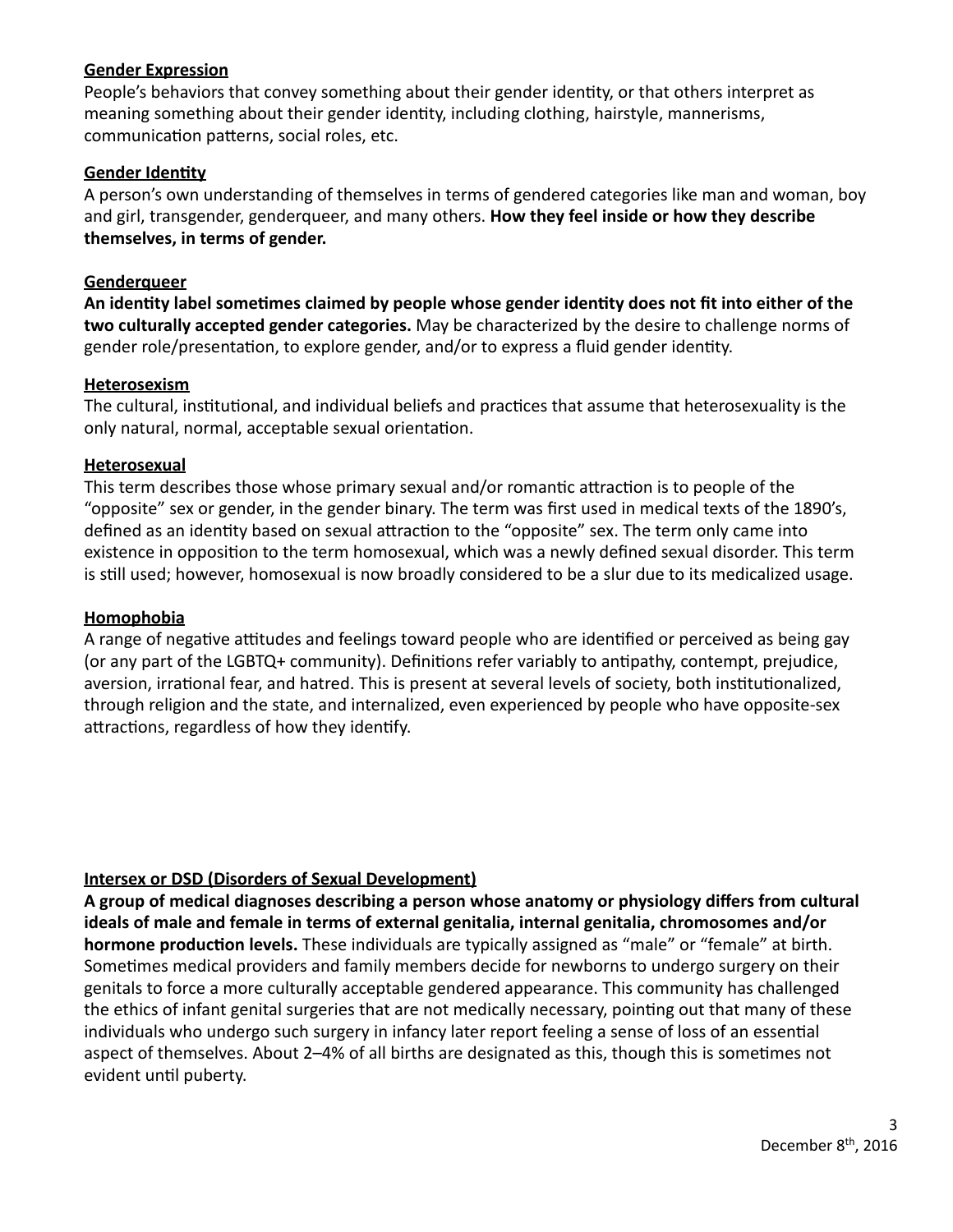## **Lesbian**

**Usually this a woman who self-identifies as having significant sexual and/or romantic attractions to some other women, or who identifies as a member of this community.** Bisexual women may not feel included by this term.

## LGBTQ+

This acronym stands for Lesbian, Gay, Bisexual, Transgender, and Queer. The plus sign (+) indicates that there are far more identities recognized as part of the community than are indicated in the first five letters. This version of the acronym has been adopted by the major LGBTQ+ organizations/programs at Florida State University. However, LGBTQIA+ (including Intersex and Asexual) is on the rise in student activist groups.

## **Misgendering**

Using the incorrect name, pronouns, or gender for someone that is transgender. This is a form of discrimination, when done consciously.

## **Monosexism**

A belief that monosexuality (either exclusive heterosexuality and/or homosexuality) is superior to a bisexual or other non-monosexual orientation. Some people, regardless of their own orientation, largely dismiss bisexual/non-monosexual people as merely promiscuous.

## **MTF/ M2F/ MtF and FTM/F2M/FtM**

Terms sometimes used to indicate the direction of a trans person's transition and/or identification. This becomes problematic as it does not correctly describe all people's gender identity or their process of transition (regardless of biological sex).

#### **Non-Binary**

Someone who identifies outside of the binary of man/woman or not exclusively within it. This term can refer to a specific gender identity or it can function as an umbrella term which can include (though not always) people who identify as genderqueer, agender, bigender, genderfluid, and others.

#### **Oppression**

"We use [this term] rather than discrimination, bias, prejudice, or bigotry to emphasize the pervasive nature of social inequality woven throughout social institutions as well as embedded within individual consciousness. The term encapsulates the fusion of institutional and systemic discrimination, personal bias, bigotry, and social prejudice in a complex web of relationships and structures that shade most aspects of life in our society... Woven together through time and reinforced in the present, these patterns provide an example of the pervasiveness of [this term]" (bell hooks, 2010, RDSJ2).

#### **Pansexual**

From the Greek "all" or "every." An identity label sometimes claimed by those who experience sexual attraction, sexual desire (and sometimes romantic love or emotional attraction) toward persons of all gender identities and biological sexes including those inside and outside the gender binary.

#### **Prejudice**

To hold an adverse opinion or belief without just ground before acquiring specific knowledge; often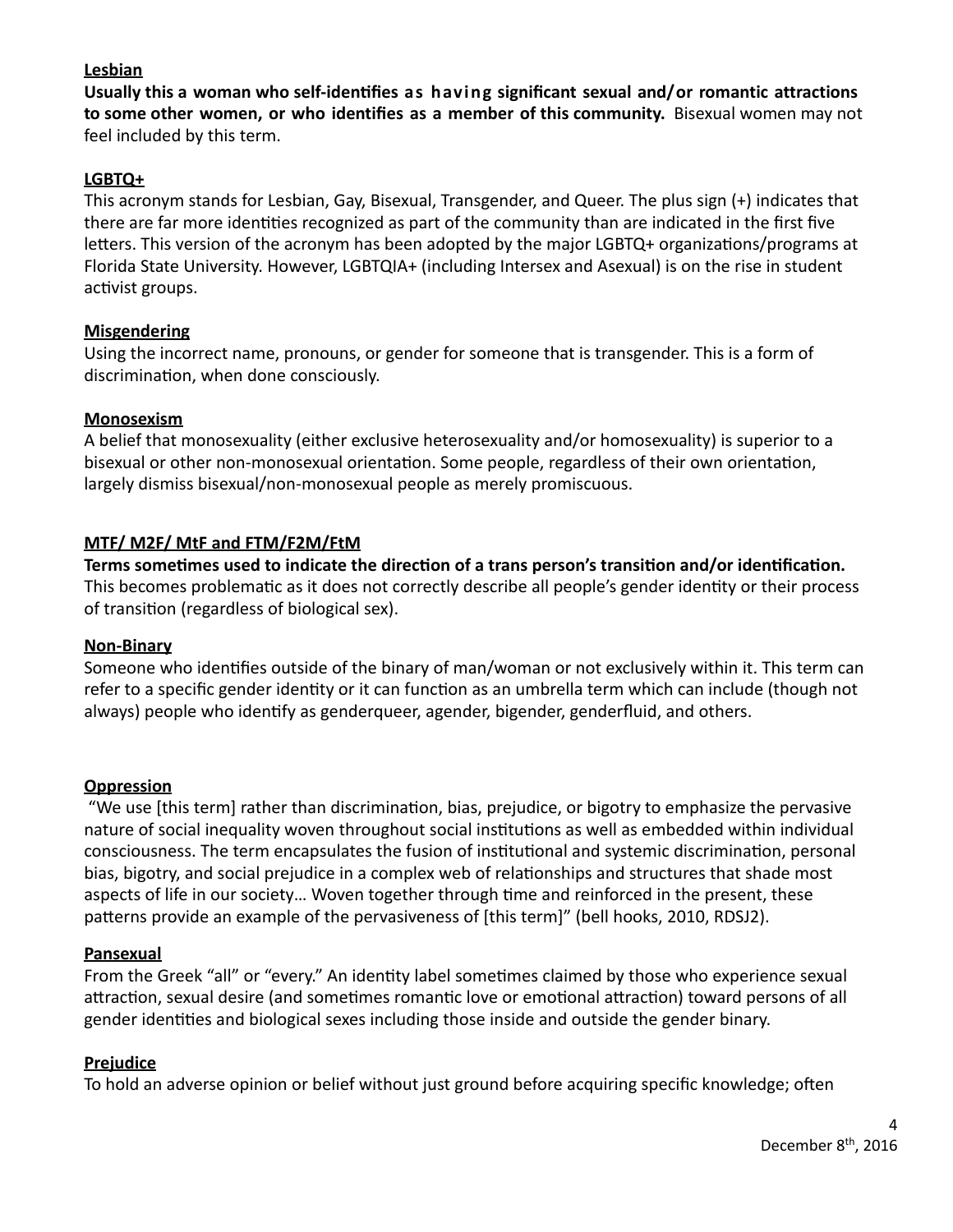against people or groups of people who are perceived as being "different" or having "different values".

# **Privilege**

A "system of advantage" that gives people from more powerful social groups access to resources and opportunities that are denied to others (and usually gained at their expense) simply because of the groups they belong to (Goodman, 2001; Johnson, 2001; Wildman & Davis, 1996, 2000).

## **Queer**

An umbrella identity term taken by people who do not conform to heteronormative and/or gender **binary norms**; a reclaimed derogatory slur taken as a political term to unite people who are marginalized because of their non-conformity to dominant gender identities and/or heterosexuality.

## **Sexism**

The cultural, institutional, and individual beliefs and practices that privilege men, subordinate women, and denigrate values and practices associated with women or that society deems as feminine.

# **Sexual Orientation**

Determines the focus of our sexual/erotic drives, desires, and fantasies, and the inclination or capacity to develop sexual relationships with other people. [this term] is usually quantified in terms of gender  $$ both an individual's own gender and the gender(s) of the people to whom that person is sexually attracted and/or with whom they engage in sexual relationships.

# **They/Them/Theirs**

Singular personal pronouns, used like he, she, him, her, his and hers; by people who feel that those pronouns do not fit their gender identity. Some people object to the use of plural pronouns as singular on the grounds that it's ungrammatical. In fact, the use of plural pronouns to refer back to a singular subject isn't new: it represents a revival of a practice dating from the 16th century. It's increasingly common in current English and is now widely accepted both in speech and in writing. **These pronouns** are popularly used by LGBTQ+ students at FSU.

## **Transgender (or Trans)**

A self-identity and an umbrella term for a community that may include identities such as transman, transwoman, non-binary, and other identity terms that describe transgressing the socially constructs confines of the gender binary. **Conceptually, this identity may used by individuals whose** understanding of their own gender identity and/or gender expression has "moved" on the gender **identity** "scale" from the gender they were assigned/expected at birth.

## **Transition**

The process of changing sex or gender, which might include social changes (e.g. changing one's pronouns, name, clothing, etc.) and/or medical changes (e.g. hormones and/or surgery). Not all trans people feel it necessary to undergo hormone therapy and/or surgery to be in harmony with their gender identity.

## **Transphobia**

A range of negative attitudes and feelings towards transgender identifying individuals, based on the perceived or actual expression of their internal gender identity.

## **Two-Spirit**

Describes any of the many mixed gender roles found traditionally among many Native American and